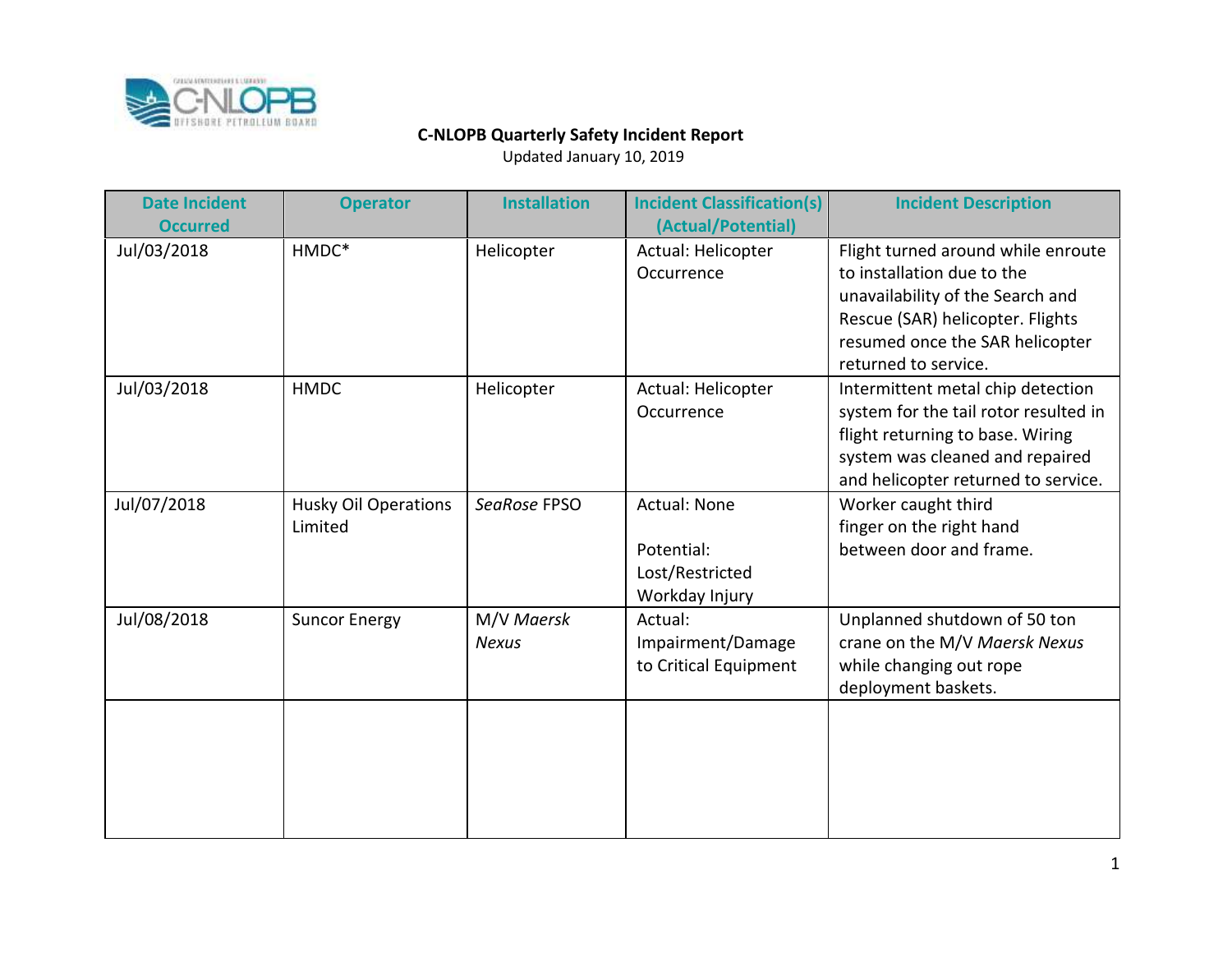

| <b>HMDC</b>          | Helicopter                  | Actual: Helicopter<br>Occurrence                                            | A caution light illuminated in the<br>cockpit advising the pilots that the<br>maintenance computer had failed.<br>No abnormalities or vibrations<br>were experienced and flight<br>continued back to St. John's<br>without any further indications. |
|----------------------|-----------------------------|-----------------------------------------------------------------------------|-----------------------------------------------------------------------------------------------------------------------------------------------------------------------------------------------------------------------------------------------------|
| <b>HMDC</b>          | Helicopter                  | Actual: Near Miss and<br><b>Helicopter Occurrence</b>                       | Upon arrival at installation,<br>individual discovered that he did<br>not have a HUEBA (Helicopter<br><b>Underwater Emergency Breathing</b><br>Apparatus).                                                                                          |
| ExxonMobil Canada    | M/V Atlantic<br>Heron       | Actual:<br>Impairment/Damage<br>to Critical                                 | Firefighting capabilities were lost<br>while performing standby duties<br>on the M/V Atlantic Heron due to<br>equipment difficulty.                                                                                                                 |
| <b>Suncor Energy</b> | M/V Maersk<br><b>Nexus</b>  | Actual:<br>Impairment/Damage<br>to Critical Equipment                       | Heave function on crane failed<br>while performing subsea control<br>module change out operations on<br>M/V Maersk Nexus.                                                                                                                           |
| <b>HMDC</b>          | <b>Hibernia</b><br>Platform | <b>Actual: Near Miss</b><br>Potential:<br>Lost/Restricted<br>Workday Injury | A tecklok seal-ring weighing 5.7lbs<br>dropped to the compressor deck<br>near workers.                                                                                                                                                              |
|                      |                             |                                                                             | Equipment                                                                                                                                                                                                                                           |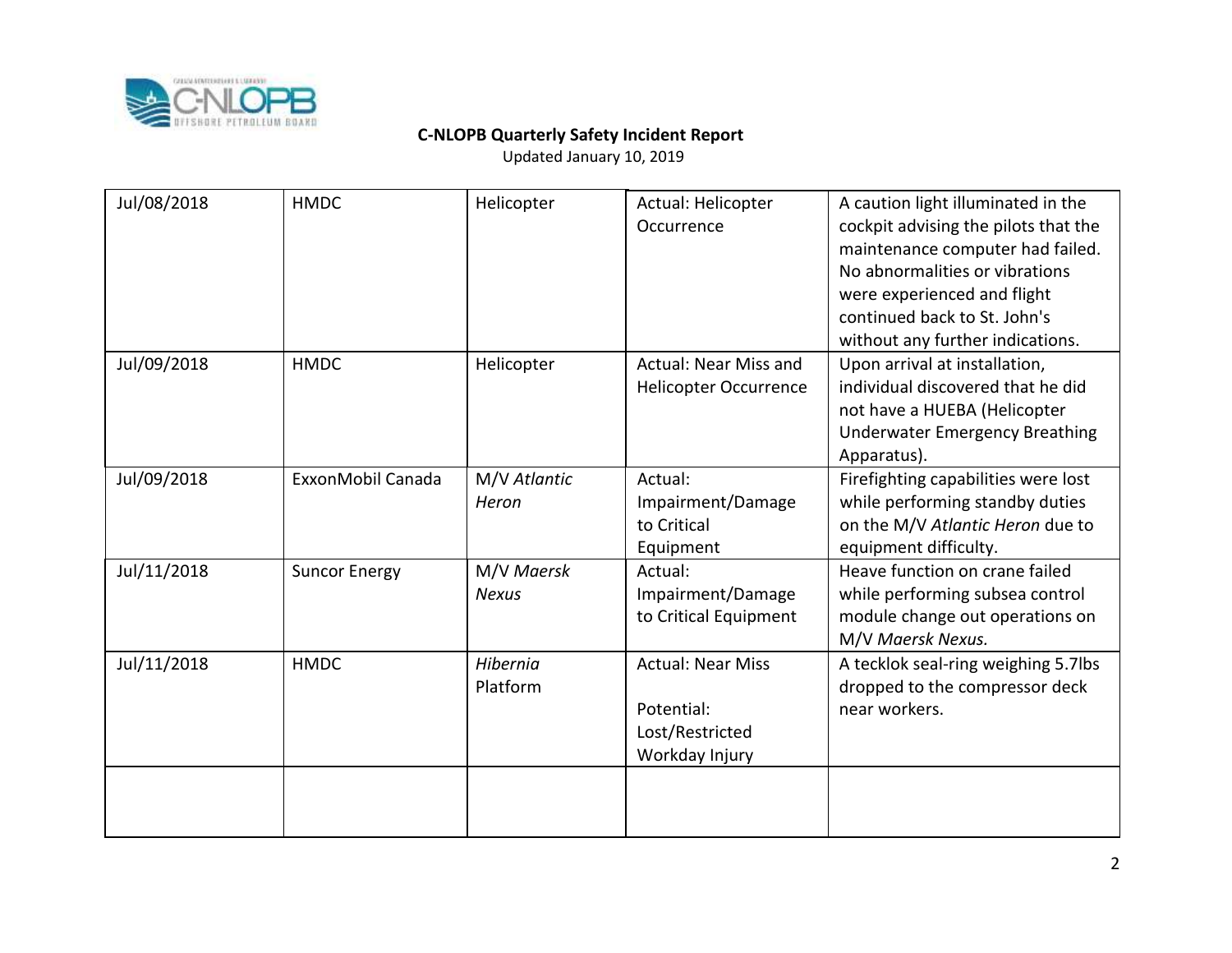

| Jul/20/2018 | <b>Suncor Energy</b>      | <b>Transocean</b>   | Actual:                   | General Platform Alarm (GPA) -       |
|-------------|---------------------------|---------------------|---------------------------|--------------------------------------|
|             |                           | <b>Barents MODU</b> | Implementation of         | False alarm came from smoke          |
|             |                           |                     | <b>Emergency Response</b> | sensor on starboard forward          |
|             |                           |                     | Plan                      | pontoon.                             |
| Jul/23/2018 | Husky Oil                 | SeaRose FPSO        | Actual:                   | GPA - Result of two high alarms      |
|             | <b>Operations Limited</b> |                     | Implementation of         | from the gas detection system as a   |
|             |                           |                     | <b>Emergency Response</b> | result of maintenance work being     |
|             |                           |                     | Plan                      | performed in a cargo oil tank.       |
| Jul/25/2018 | <b>HMDC</b>               | Hibernia            | <b>Actual: None</b>       | While lifting a tool pallet with the |
|             |                           | Platform            |                           | blow out preventer (BOP) crane,      |
|             |                           |                     | Potential:                | the pallet swung and struck a        |
|             |                           |                     | Lost/Restricted           | worker in the ankle.                 |
|             |                           |                     | Workday Injury            |                                      |
| Jul/28/2018 | <b>Suncor Energy</b>      | Transocean          | Actual:                   | GPA - Alarm came on from the $H_2S$  |
|             |                           | <b>Barents MODU</b> | Implementation of         | sensor on the rig floor due to       |
|             |                           |                     | <b>Emergency Response</b> | pressure washing activities. No gas  |
|             |                           |                     | Plan                      | was detected.                        |
| Jul/31/2018 | <b>Suncor Energy</b>      | M/V Maersk          | <b>Actual: None</b>       | Worker cut left index finger on the  |
|             |                           | Clipper             |                           | support-standby vessel.              |
|             |                           |                     | Potential:                |                                      |
|             |                           |                     | Lost/Restricted           |                                      |
|             |                           |                     | Workday Injury            |                                      |
| Jul/31/2018 | <b>Suncor Energy</b>      | M/V Maersk          | Actual:                   | A generator tripped a breaker on     |
|             |                           | Clipper             | Impairment/Damage         | the standby-support vessel.          |
|             |                           |                     | to Critical Equipment     |                                      |
| Aug/01/2018 | ExxonMobil Canada         | Helicopter          | Actual: Helicopter        | Flight experienced an air            |
|             |                           |                     | Occurrence                | conditioning fault.                  |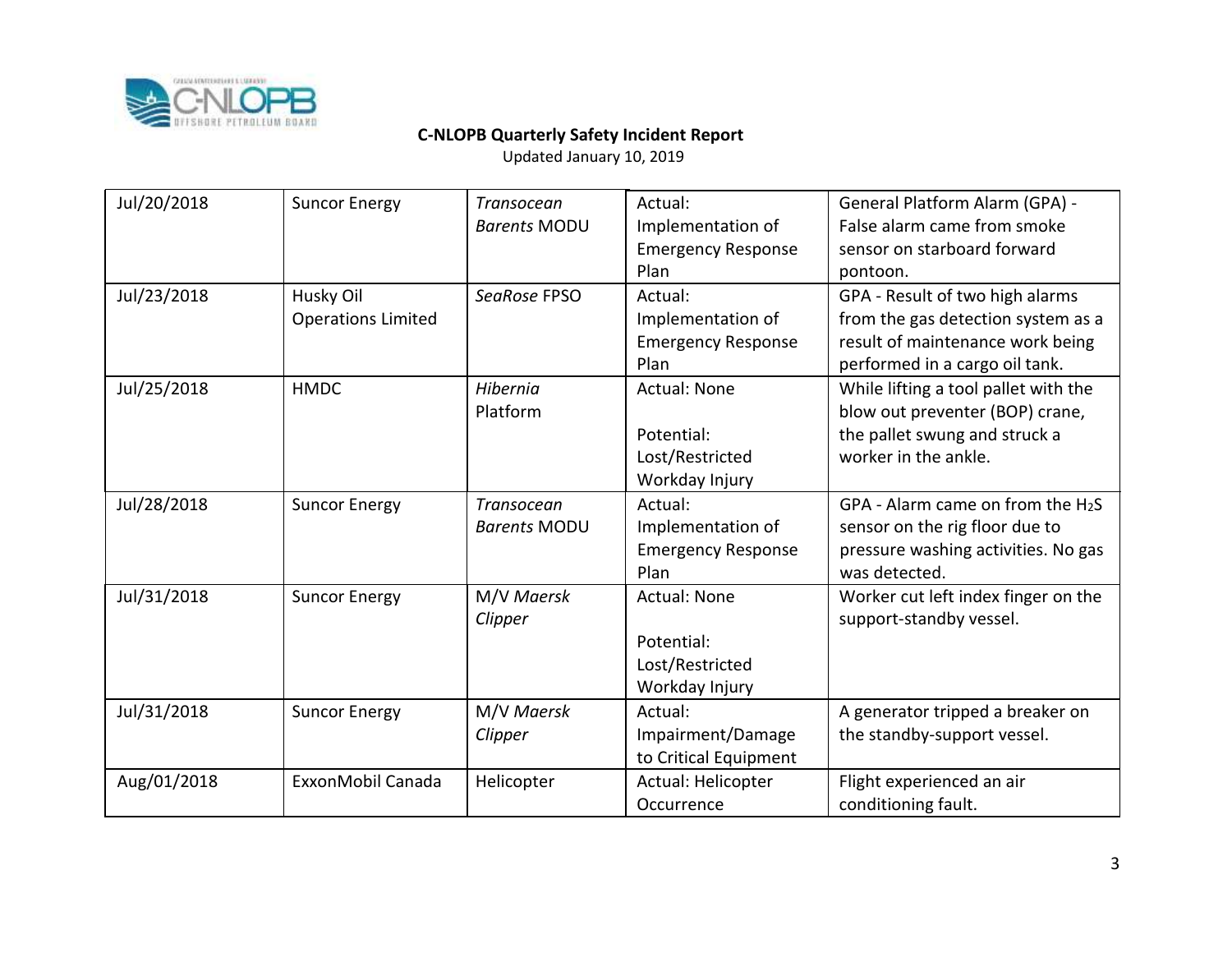

| Aug/03/2018 | <b>HMDC</b>                            | Helicopter                        | Actual: Helicopter<br>Occurrence                                            | Flight crew reported an air<br>conditioning fail.                                                                                                                                   |
|-------------|----------------------------------------|-----------------------------------|-----------------------------------------------------------------------------|-------------------------------------------------------------------------------------------------------------------------------------------------------------------------------------|
| Aug/06/2018 | ExxonMobil Canada                      | Helicopter                        | Actual: Helicopter<br>Occurrence                                            | Flight experienced an air<br>conditioning fail during inbound<br>flight.                                                                                                            |
| Aug/09/2018 | <b>Suncor Energy</b>                   | <b>Terra Nova FPSO</b>            | Actual:<br>Implementation of<br><b>Emergency Response</b><br>Plan           | GPA activation from a faulty gas<br>detector.                                                                                                                                       |
| Aug/10/2018 | Husky Oil<br><b>Operations Limited</b> | SeaRose FPSO                      | Actual: Leak of<br><b>Hazardous Substance</b>                               | Occurrence of elevated H <sub>2</sub> S levels<br>experienced in a port cargo oil<br>tank.                                                                                          |
| Aug/11/2018 | <b>Suncor Energy</b>                   | Transocean<br><b>Barents MODU</b> | <b>Actual: Near Miss</b><br>Potential:<br>Lost/Restricted<br>Workday Injury | Personnel were working at heights<br>on rig floor when a worker's hard<br>hat slipped off their head, landing<br>in black zone below. No personnel<br>were in the area at the time. |
| Aug/11/2018 | <b>Suncor Energy</b>                   | <b>Terra Nova FPSO</b>            | Actual:<br>Impairment/Damage<br>to Critical Equipment                       | Impairment of the fire protection<br>system.                                                                                                                                        |
| Aug/12/2018 | Husky Oil<br><b>Operations Limited</b> | SeaRose FPSO                      | Actual:<br>Impairment/Damage<br>to Critical Equipment                       | Forward KISS 700 lifeboat<br>launching system out of service.                                                                                                                       |
| Aug/18/2018 | <b>Suncor Energy</b>                   | <b>Terra Nova FPSO</b>            | Actual:<br>Impairment/Damage<br>to Critical Equipment                       | Unexpected shutdown of aft crane<br>occurred while completing<br>installment of 16" spool from M09<br>port to forward of flare tower.                                               |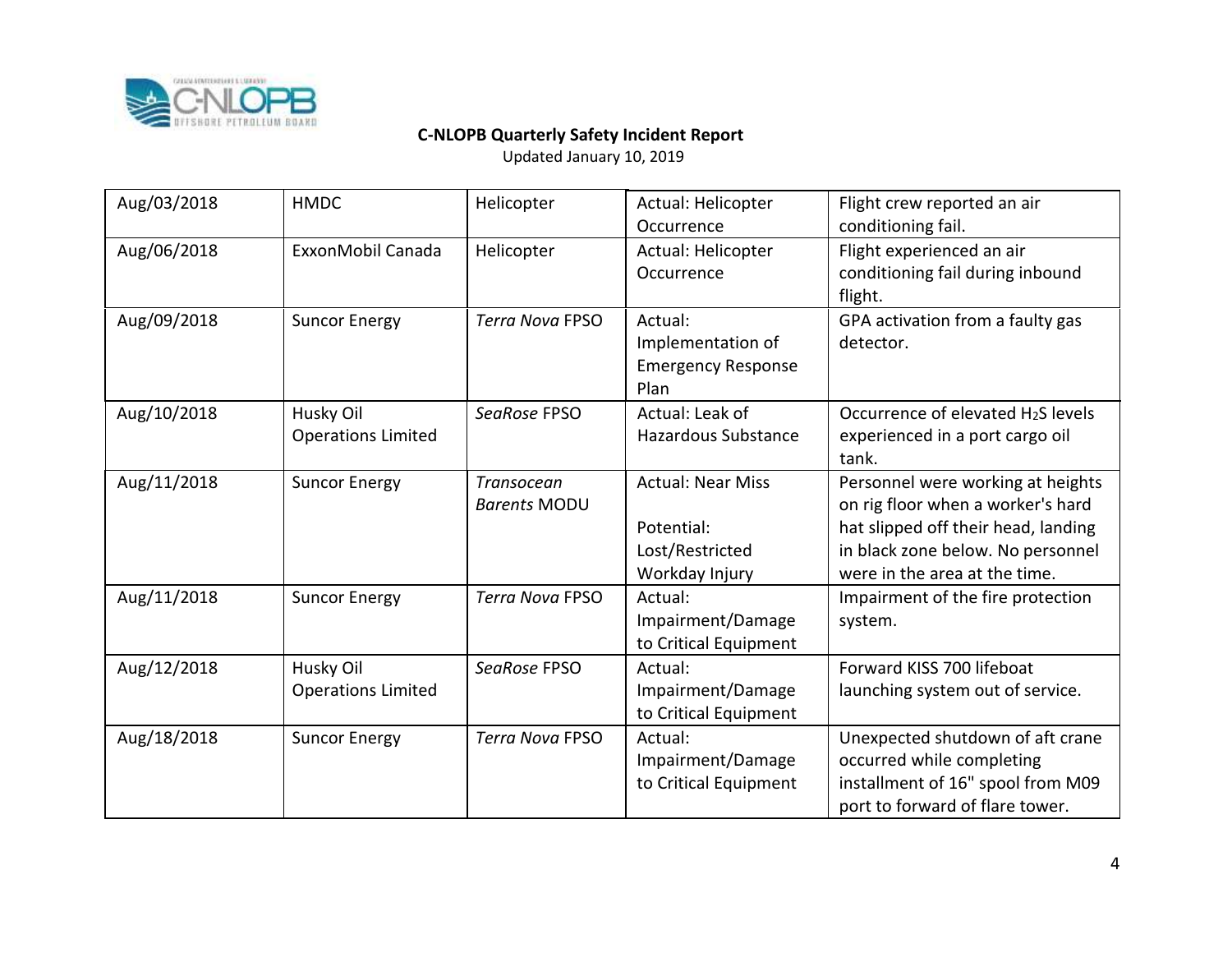

| Aug/19/2018 | <b>Suncor Energy</b> | <b>Terra Nova FPSO</b>            | <b>Actual: Near Miss</b><br>Potential:<br>Lost/Restricted<br>Workday Injury | When a worker was disconnecting<br>fittings, a hose slipped through<br>knots and fell approximately 20ft<br>to deck below in the vicinity of two<br>workers.                               |
|-------------|----------------------|-----------------------------------|-----------------------------------------------------------------------------|--------------------------------------------------------------------------------------------------------------------------------------------------------------------------------------------|
| Aug/26/2018 | <b>HMDC</b>          | Hibernia<br>Platform              | Actual:<br>Impairment/Damage<br>to Critical Equipment                       | Ground fault alarm activated on<br>the local alarm panel for a<br>firewater pump due to a faulty<br>connection in the motor circuit.<br>The firewater pump is currently<br>out of service. |
| Aug/27/2018 | <b>Suncor Energy</b> | Transocean<br><b>Barents MODU</b> | Actual: Major Injury                                                        | Workers were attempting to<br>secure a lifting cap to tree stump.<br>The cap fell over and fractured a<br>worker's finger.                                                                 |
| Sep/01/2018 | <b>HMDC</b>          | Hibernia<br>Platform              | Actual: Lost/Restricted<br>Workday Injury                                   | While erecting a scaffold, a worker<br>was passing a scaffold plank from<br>the ground to the first level of the<br>scaffold build when he felt a<br>sensation in his left forearm.        |
| Sep/02/2018 | <b>Suncor Energy</b> | Transocean<br><b>Barents MODU</b> | Actual:<br>Implementation of<br><b>Emergency Response</b><br>Plan           | $GPA - H2S$ sensor had gone into<br>alarm in HVAC in-take for the<br>shakerhouse. Portable gas meters<br>confirmed no H <sub>2</sub> S gas found.                                          |
|             |                      |                                   |                                                                             |                                                                                                                                                                                            |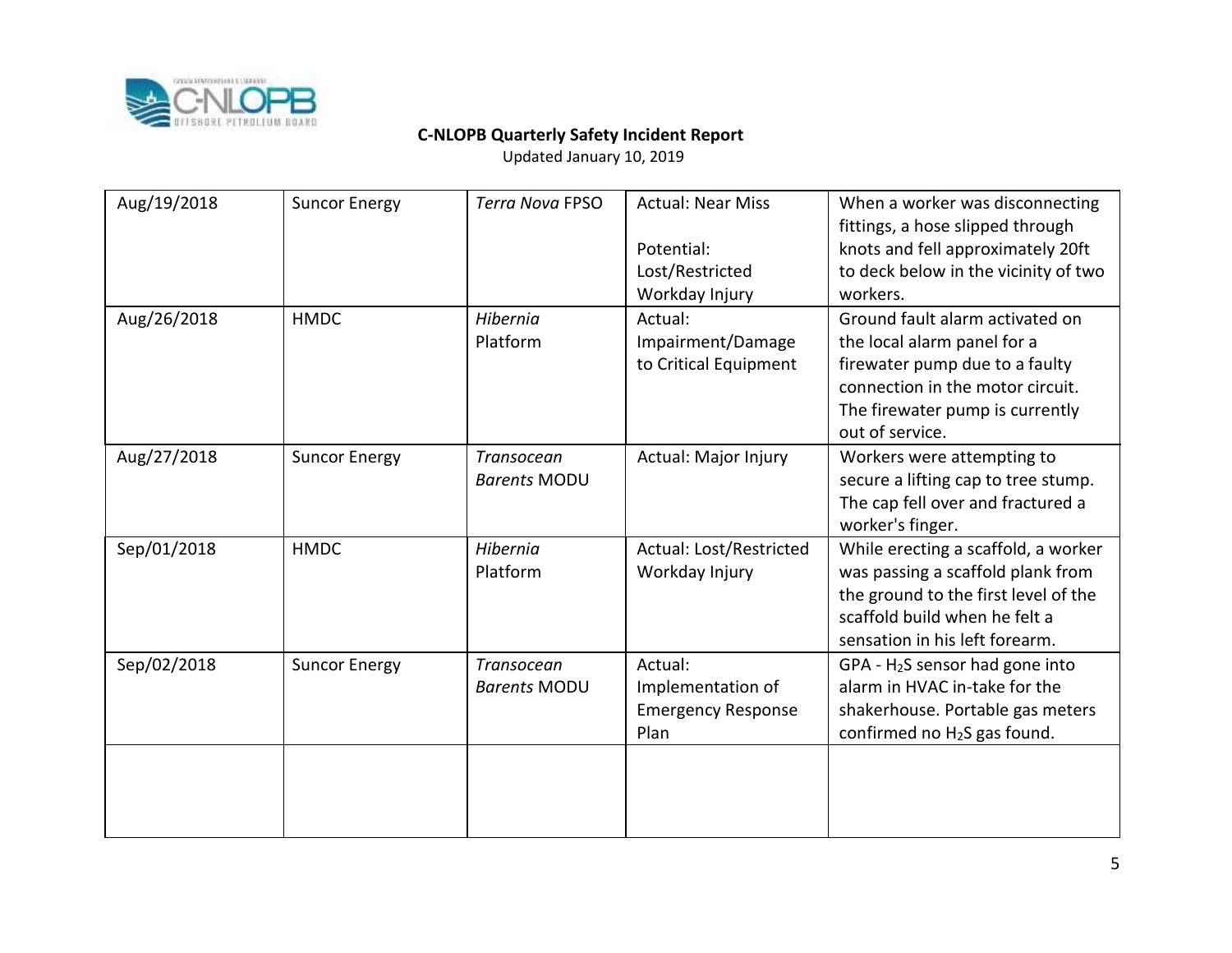

| Sep/04/2018 | <b>Suncor Energy</b> | <b>Terra Nova FPSO</b> | <b>Actual: None</b>                                  | Hydrocarbon odor was noted in<br>close proximity to a compressor. |
|-------------|----------------------|------------------------|------------------------------------------------------|-------------------------------------------------------------------|
|             |                      |                        | Potential: Significant<br><b>Hydrocarbon Release</b> | Upon further investigation by area<br>operator a minor leak was   |
|             |                      |                        |                                                      | identified on double block and                                    |
|             |                      |                        |                                                      | bleed valve located on compressor                                 |
|             |                      |                        |                                                      | discharge piping.                                                 |
| Sep/06/2018 | <b>HMDC</b>          | Helicopter             | Actual: Helicopter                                   | Flight crew reported number 1 and                                 |
|             |                      |                        | Occurrence                                           | 2 full authority digital engine                                   |
|             |                      |                        |                                                      | control fault shortly after taxi.                                 |
|             |                      |                        |                                                      | Flight returned to base and                                       |
|             |                      |                        |                                                      | passengers de-planed.                                             |
|             |                      |                        |                                                      | Maintenance cleared the fault and                                 |
|             |                      |                        |                                                      | aircraft was returned to service.                                 |
| Sep/11/2018 | <b>HMDC</b>          | Helicopter             | Actual: Helicopter                                   | While on deck of installation, crew                               |
|             |                      |                        | Occurrence                                           | reported that they had a number 1                                 |
|             |                      |                        |                                                      | and 2 full authority digital engine                               |
|             |                      |                        |                                                      | control fault. After restart, the                                 |
|             |                      |                        |                                                      | faults cleared and the flight                                     |
|             |                      |                        |                                                      | returned to St. John's without                                    |
|             |                      |                        |                                                      | incident.                                                         |
| Sep/11/2018 | <b>Suncor Energy</b> | Transocean             | Actual:                                              | GPA - Alarm came in on the bridge                                 |
|             |                      | <b>Barents MODU</b>    | Implementation of                                    | for a $H_2S$ sensor that had gone into                            |
|             |                      |                        | <b>Emergency Response</b>                            | alarm in the pit area. Response                                   |
|             |                      |                        | Plan                                                 | team investigated the area and                                    |
|             |                      |                        |                                                      | deemed it safe.                                                   |
|             |                      |                        |                                                      |                                                                   |
|             |                      |                        |                                                      |                                                                   |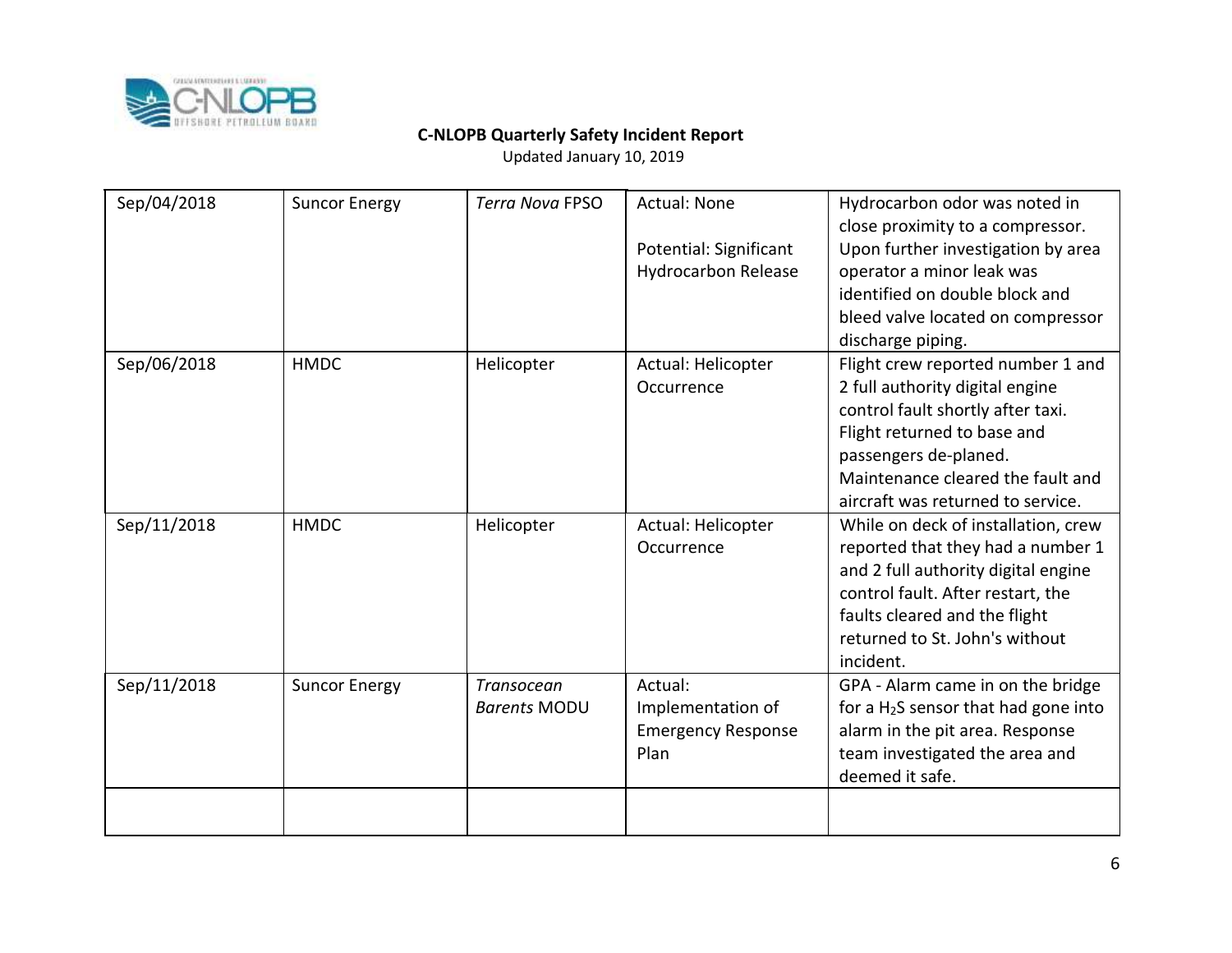

| Sep/14/2018 | <b>Suncor Energy</b>                   | <b>Terra Nova FPSO</b>               | Actual:<br>Impairment/Damage<br>to Critical Equipment                          | FROG contacts turret while<br>preparing for vessel transfer.                                                                                                                                           |
|-------------|----------------------------------------|--------------------------------------|--------------------------------------------------------------------------------|--------------------------------------------------------------------------------------------------------------------------------------------------------------------------------------------------------|
| Sep/14/2018 | ExxonMobil Canada                      | <b>Hebron Platform</b>               | <b>Actual: Near Miss</b><br>Potential: Fatality                                | While lifting a joint of heavyweight<br>drill pipe the gripper head of the<br>knuckle boom crane opened<br>resulting in the pipe falling. There<br>were no workers in the area.                        |
| Sep/15/2018 | ExxonMobil Canada                      | Helicopter                           | Actual: Helicopter<br>Occurrence                                               | On approach to landing, the<br>helicopter experienced a flight<br>director degrade. Helicopter<br>landed without incident.                                                                             |
| Sep/16/2018 | <b>Suncor Energy</b>                   | <b>Terra Nova FPSO</b>               | Actual: Unauthorized<br>Discharge and<br>Significant<br>Hydrocarbon<br>Release | Significant hydrocarbon gas release<br>on HP2 compressor discharge<br>valve.<br>No release to sea.                                                                                                     |
| Sep/17/2018 | Husky Oil<br><b>Operations Limited</b> | <b>Henry Goodrich</b><br><b>MODU</b> | <b>Actual: Near Miss</b><br>Potential: Fatality                                | During planned maintenance, the<br>loose end of the drill line overcame<br>its securing point and fell<br>approximately 180 feet down to<br>the rig floor below. There were no<br>workers in the area. |
| Sep/17/2018 | <b>Suncor Energy</b>                   | <b>Terra Nova FPSO</b>               | <b>Actual: None</b><br>Potential:<br>Lost/Restricted<br>Workday Injury         | 15lb light fixture dropped 7.5ft.<br>There were no workers in the area.                                                                                                                                |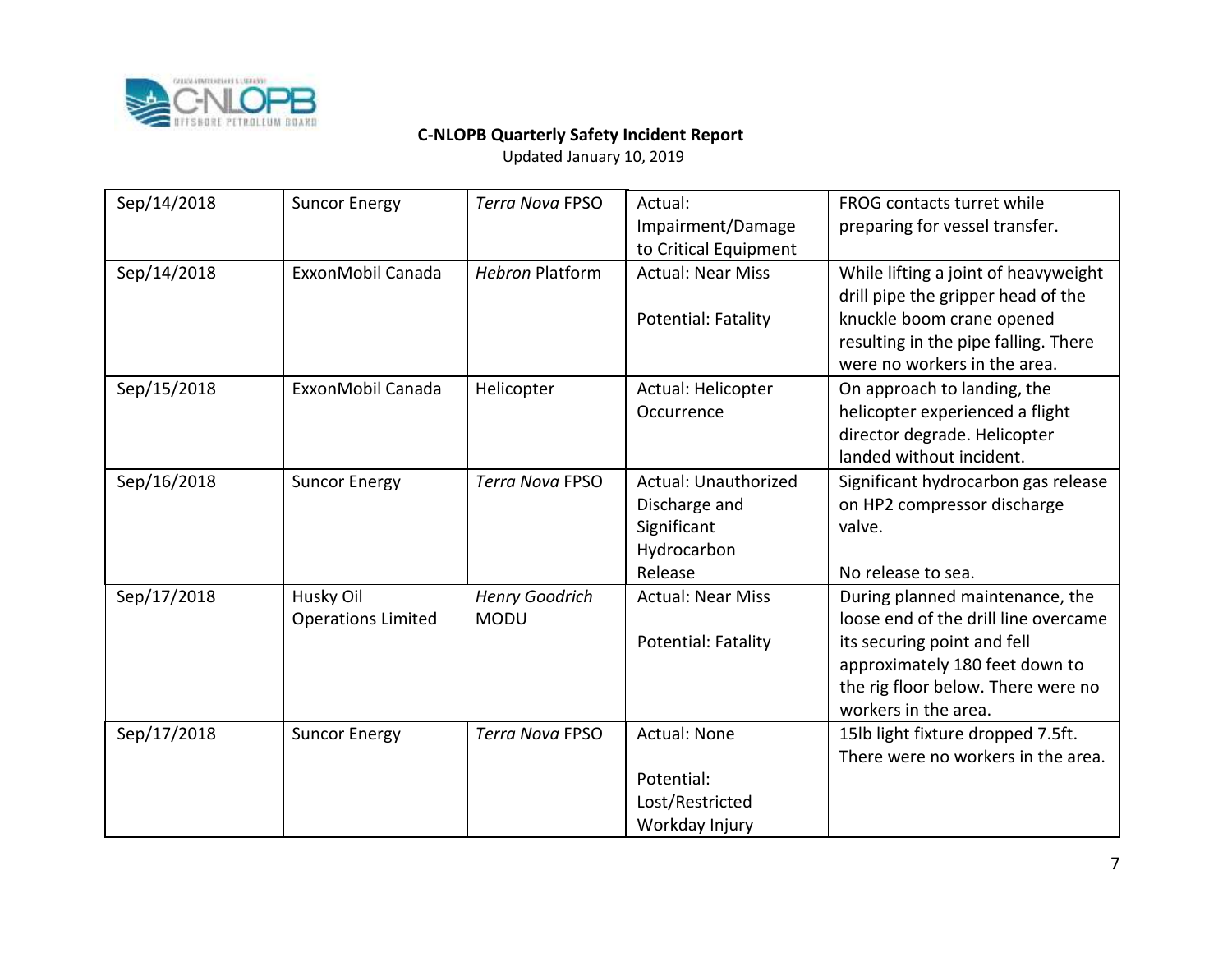

| Sep/17/2018 | Husky Oil<br><b>Operations Limited</b> | <b>Henry Goodrich</b><br><b>MODU</b> | <b>Actual: Near Miss</b><br>Potential: Fatality                                                     | Cargo was transferred from the<br>Henry Goodrich MODU to supply<br>vessel with a mallet laying<br>unsecured on the frame. The<br>mallet weighed 5.1lbs and had the<br>potential to fall 22m during the<br>transfer. There were no workers in<br>the area. |
|-------------|----------------------------------------|--------------------------------------|-----------------------------------------------------------------------------------------------------|-----------------------------------------------------------------------------------------------------------------------------------------------------------------------------------------------------------------------------------------------------------|
| Sep/19/2018 | <b>Suncor Energy</b>                   | Transocean<br><b>Barents MODU</b>    | Actual:<br>Impairment/Damage<br>to Critical Equipment                                               | During operations a noise was<br>heard in mooring winch 7 and 8<br>which stopped work. Upon<br>investigation, damaged<br>components were found on the<br>equipment.                                                                                       |
| Sep/20/2018 | ExxonMobil Canada                      | Helicopter                           | Actual: Helicopter<br>Occurrence                                                                    | Flight experienced tail rotor de-ice<br>fail caution. Crew reset the system,<br>per procedure, and deicing<br>function was restored.                                                                                                                      |
| Sep/23/2018 | ExxonMobil Canada                      | <b>Hebron Platform</b>               | Actual: Significant<br><b>Hydrocarbon Release</b><br>Potential: Major<br><b>Hydrocarbon Release</b> | Identified source was the anti-<br>surge valve flange.<br>No release to sea.                                                                                                                                                                              |
|             |                                        |                                      |                                                                                                     |                                                                                                                                                                                                                                                           |